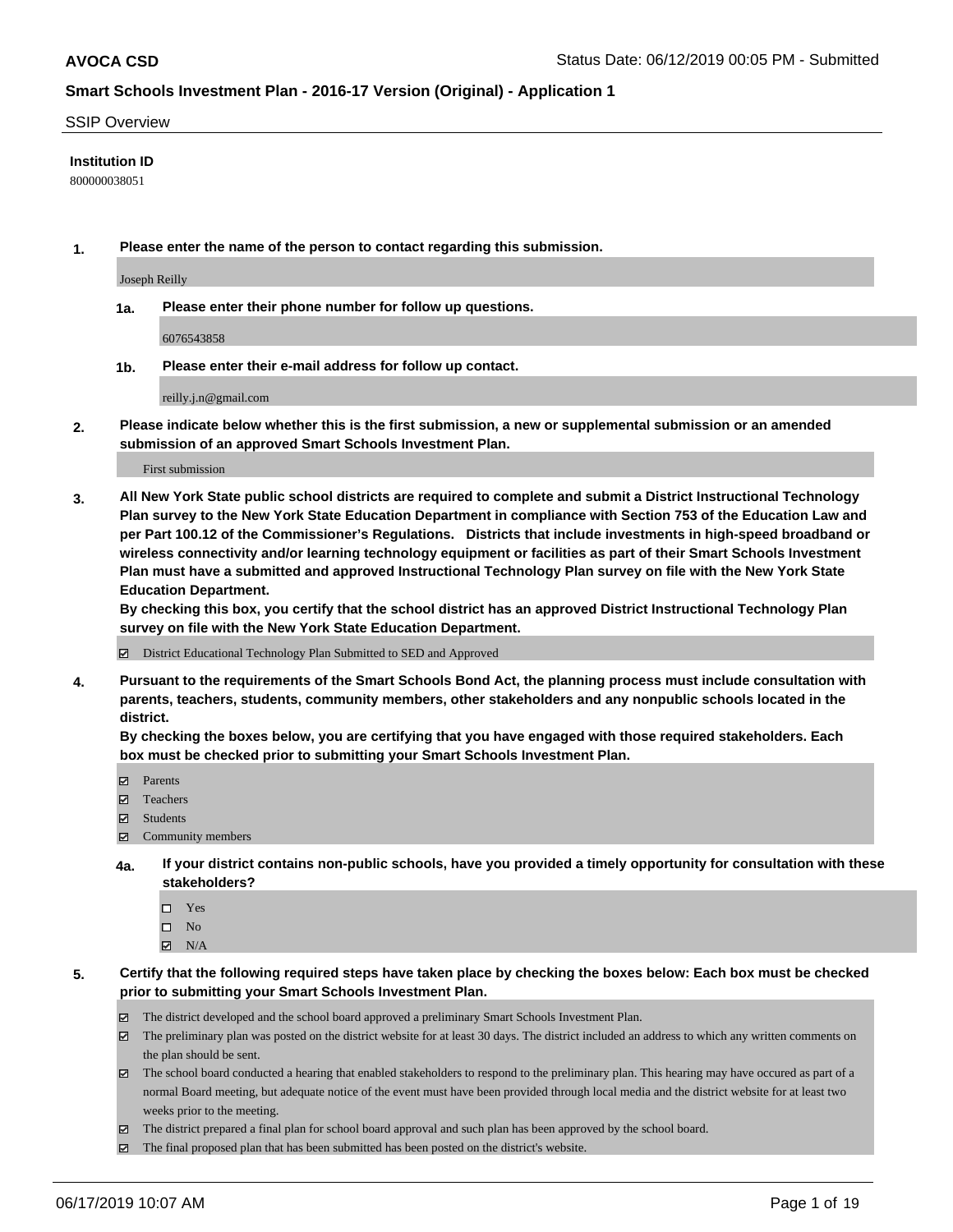SSIP Overview

**5a. Please upload the proposed Smart Schools Investment Plan (SSIP) that was posted on the district's website, along with any supporting materials. Note that this should be different than your recently submitted Educational Technology Survey. The Final SSIP, as approved by the School Board, should also be posted on the website and remain there during the course of the projects contained therein.**

Presentation 2.pdf

**5b. Enter the webpage address where the final Smart Schools Investment Plan is posted. The Plan should remain posted for the life of the included projects.**

www.avocacsd.org/cms/lib/NY19000452/Centricity/domain/114/publications/smart%20bond%20presentation.pdf

**6. Please enter an estimate of the total number of students and staff that will benefit from this Smart Schools Investment Plan based on the cumulative projects submitted to date.**

495

**7. An LEA/School District may partner with one or more other LEA/School Districts to form a consortium to pool Smart Schools Bond Act funds for a project that meets all other Smart School Bond Act requirements. Each school district participating in the consortium will need to file an approved Smart Schools Investment Plan for the project and submit a signed Memorandum of Understanding that sets forth the details of the consortium including the roles of each respective district.**

 $\Box$  The district plans to participate in a consortium to partner with other school district(s) to implement a Smart Schools project.

## **8. Please enter the name and 6-digit SED Code for each LEA/School District participating in the Consortium.**

| <b>Partner LEA/District</b> | <b>ISED BEDS Code</b> |
|-----------------------------|-----------------------|
| (No Response)               | (No Response)         |

#### **9. Please upload a signed Memorandum of Understanding with all of the participating Consortium partners.**

(No Response)

**10. Your district's Smart Schools Bond Act Allocation is:**

\$726,321

**11. Enter the budget sub-allocations by category that you are submitting for approval at this time. If you are not budgeting SSBA funds for a category, please enter 0 (zero.) If the value entered is \$0, you will not be required to complete that survey question.**

|                                       | Sub-<br>Allocations |
|---------------------------------------|---------------------|
| <b>School Connectivity</b>            | $\overline{0}$      |
| Connectivity Projects for Communities | $\overline{0}$      |
| <b>Classroom Technology</b>           | 19,950              |
| Pre-Kindergarten Classrooms           | $\mathbf 0$         |
| Replace Transportable Classrooms      | $\Omega$            |
| High-Tech Security Features           | 704,036             |
| Totals:                               | 723,986             |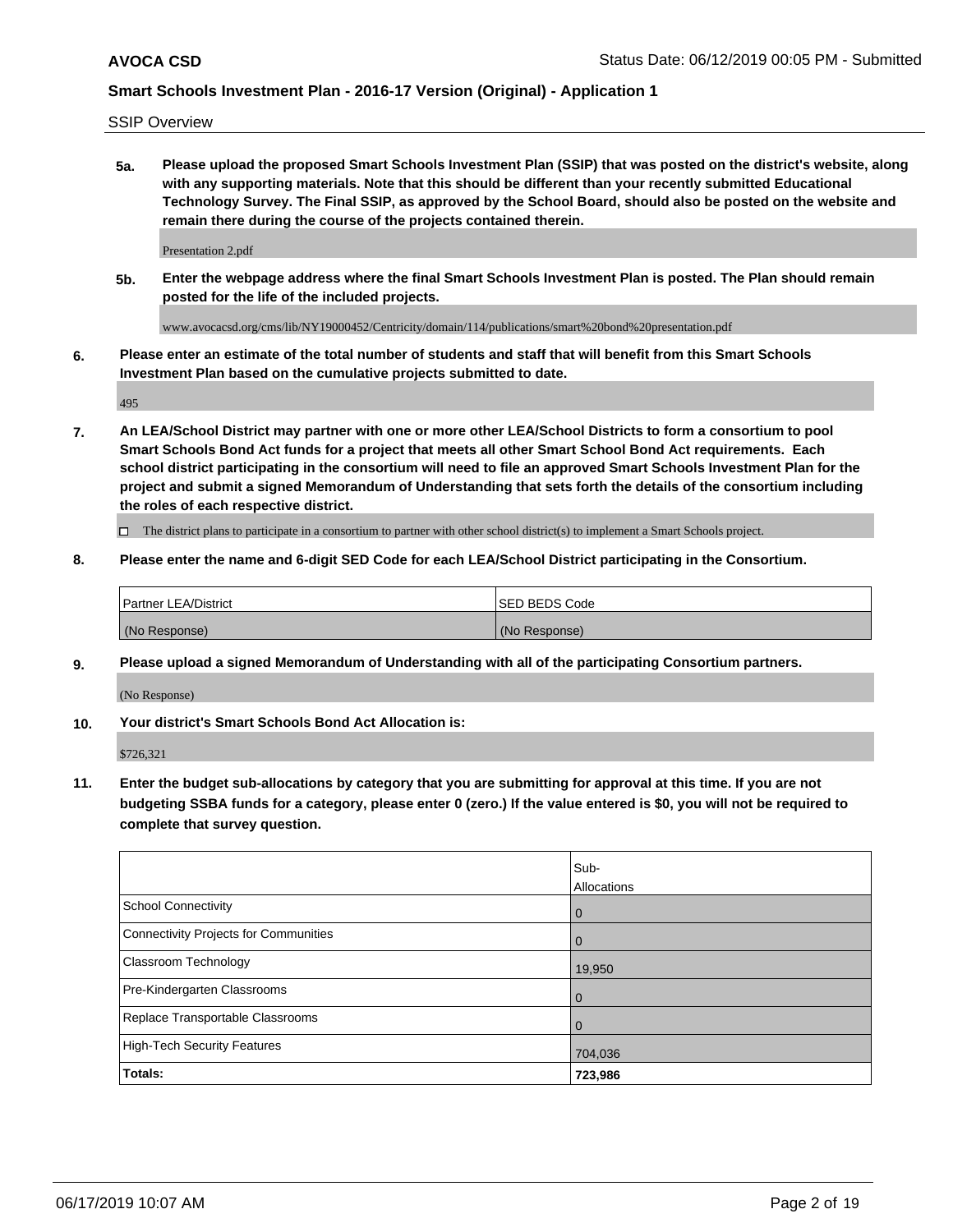School Connectivity

- **1. In order for students and faculty to receive the maximum benefit from the technology made available under the Smart Schools Bond Act, their school buildings must possess sufficient connectivity infrastructure to ensure that devices can be used during the school day. Smart Schools Investment Plans must demonstrate that:**
	- **• sufficient infrastructure that meets the Federal Communications Commission's 100 Mbps per 1,000 students standard currently exists in the buildings where new devices will be deployed, or**
	- **• is a planned use of a portion of Smart Schools Bond Act funds, or**
	- **• is under development through another funding source.**

**Smart Schools Bond Act funds used for technology infrastructure or classroom technology investments must increase the number of school buildings that meet or exceed the minimum speed standard of 100 Mbps per 1,000 students and staff within 12 months. This standard may be met on either a contracted 24/7 firm service or a "burstable" capability. If the standard is met under the burstable criteria, it must be:**

**1. Specifically codified in a service contract with a provider, and**

**2. Guaranteed to be available to all students and devices as needed, particularly during periods of high demand, such as computer-based testing (CBT) periods.**

**Please describe how your district already meets or is planning to meet this standard within 12 months of plan submission.**

(No Response)

**1a. If a district believes that it will be impossible to meet this standard within 12 months, it may apply for a waiver of this requirement, as described on the Smart Schools website. The waiver must be filed and approved by SED prior to submitting this survey.**

 $\Box$  By checking this box, you are certifying that the school district has an approved waiver of this requirement on file with the New York State Education Department.

**2. Connectivity Speed Calculator (Required)**

|                         | l Number of<br><b>Students</b> | Multiply by<br>100 Kbps | Divide by 1000 Current Speed<br>to Convert to<br>Required<br>Speed in Mb | lin Mb           | Expected<br>Speed to be<br>Attained Within   Required<br>12 Months | <b>Expected Date</b><br><b>When</b><br>Speed Will be<br><b>Met</b> |
|-------------------------|--------------------------------|-------------------------|--------------------------------------------------------------------------|------------------|--------------------------------------------------------------------|--------------------------------------------------------------------|
| <b>Calculated Speed</b> | (No<br>Response)               | (No Response)           | (No<br>Response)                                                         | (No<br>Response) | (No<br>Response)                                                   | (No<br>Response)                                                   |

**3. Describe how you intend to use Smart Schools Bond Act funds for high-speed broadband and/or wireless connectivity projects in school buildings.**

(No Response)

**4. Describe the linkage between the district's District Instructional Technology Plan and the proposed projects. (There should be a link between your response to this question and your response to Question 1 in Part E. Curriculum and Instruction "What are the district's plans to use digital connectivity and technology to improve teaching and learning?)**

(No Response)

**5. If the district wishes to have students and staff access the Internet from wireless devices within the school building, or in close proximity to it, it must first ensure that it has a robust Wi-Fi network in place that has sufficient bandwidth to meet user demand.**

**Please describe how you have quantified this demand and how you plan to meet this demand.**

(No Response)

**6. As indicated on Page 5 of the guidance, the Office of Facilities Planning will have to conduct a preliminary review**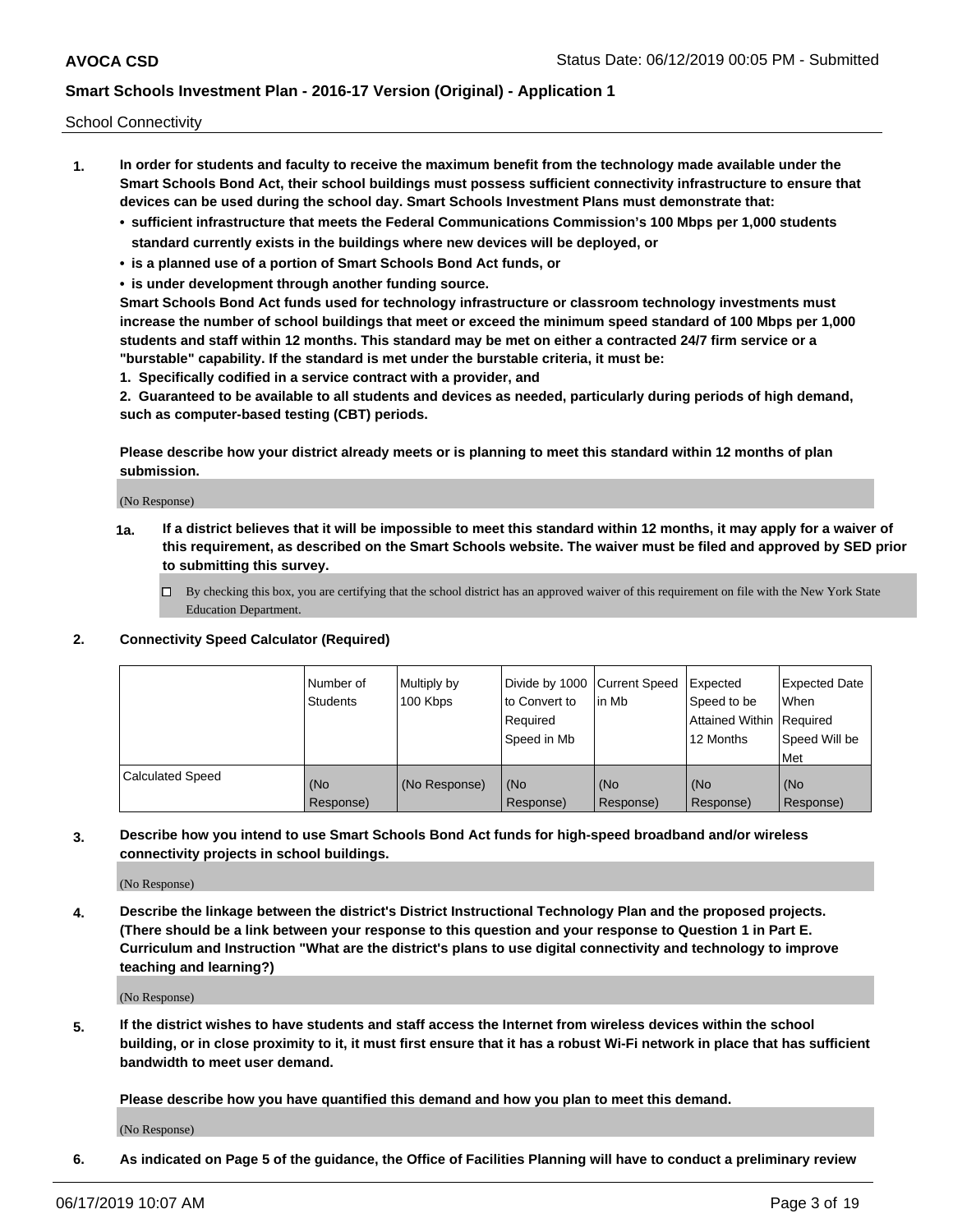School Connectivity

**of all capital projects, including connectivity projects.**

**Please indicate on a separate row each project number given to you by the Office of Facilities Planning.**

| Project Number |  |
|----------------|--|
|                |  |
| (No Response)  |  |
|                |  |

**7. Certain high-tech security and connectivity infrastructure projects may be eligible for an expedited review process as determined by the Office of Facilities Planning.**

**Was your project deemed eligible for streamlined review?**

(No Response)

**8. Include the name and license number of the architect or engineer of record.**

| Name          | License Number |
|---------------|----------------|
| (No Response) | (No Response)  |

**9. If you are submitting an allocation for School Connectivity complete this table. Note that the calculated Total at the bottom of the table must equal the Total allocation for this category that you entered in the SSIP Overview overall budget.** 

|                                            | Sub-              |
|--------------------------------------------|-------------------|
|                                            | <b>Allocation</b> |
| Network/Access Costs                       | (No Response)     |
| <b>Outside Plant Costs</b>                 | (No Response)     |
| School Internal Connections and Components | (No Response)     |
| <b>Professional Services</b>               | (No Response)     |
| Testing                                    | (No Response)     |
| <b>Other Upfront Costs</b>                 | (No Response)     |
| <b>Other Costs</b>                         | (No Response)     |
| Totals:                                    | 0                 |

**10. Please detail the type, quantity, per unit cost and total cost of the eligible items under each sub-category. This is especially important for any expenditures listed under the "Other" category. All expenditures must be eligible for tax-exempt financing to be reimbursed through the SSBA. Sufficient detail must be provided so that we can verify this is the case. If you have any questions, please contact us directly through smartschools@nysed.gov. NOTE: Wireless Access Points should be included in this category, not under Classroom Educational Technology, except those that will be loaned/purchased for nonpublic schools.**

| Select the allowable expenditure | Item to be purchased | Quantity      | <b>Cost per Item</b> | <b>Total Cost</b> |
|----------------------------------|----------------------|---------------|----------------------|-------------------|
| type.                            |                      |               |                      |                   |
| Repeat to add another item under |                      |               |                      |                   |
| each type.                       |                      |               |                      |                   |
| (No Response)                    | (No Response)        | (No Response) | (No Response)        | (No Response)     |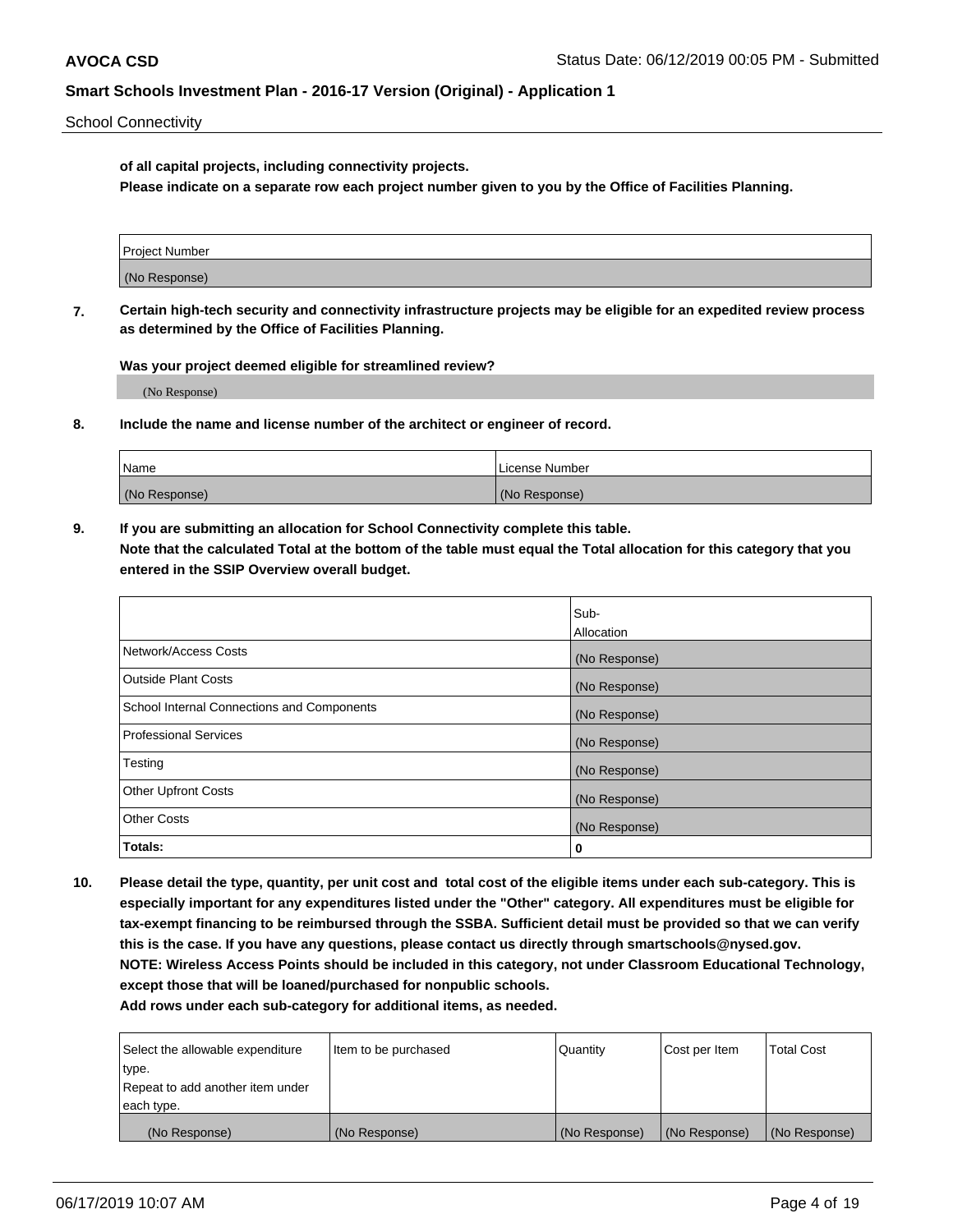Community Connectivity (Broadband and Wireless)

**1. Describe how you intend to use Smart Schools Bond Act funds for high-speed broadband and/or wireless connectivity projects in the community.**

(No Response)

**2. Please describe how the proposed project(s) will promote student achievement and increase student and/or staff access to the Internet in a manner that enhances student learning and/or instruction outside of the school day and/or school building.**

(No Response)

**3. Community connectivity projects must comply with all the necessary local building codes and regulations (building and related permits are not required prior to plan submission).**

 $\Box$  I certify that we will comply with all the necessary local building codes and regulations.

**4. Please describe the physical location of the proposed investment.**

(No Response)

**5. Please provide the initial list of partners participating in the Community Connectivity Broadband Project, along with their Federal Tax Identification (Employer Identification) number.**

| <b>Project Partners</b> | Federal ID#   |
|-------------------------|---------------|
| (No Response)           | (No Response) |

**6. If you are submitting an allocation for Community Connectivity, complete this table.**

**Note that the calculated Total at the bottom of the table must equal the Total allocation for this category that you entered in the SSIP Overview overall budget.**

|                                    | Sub-Allocation |
|------------------------------------|----------------|
| Network/Access Costs               | (No Response)  |
| <b>Outside Plant Costs</b>         | (No Response)  |
| <b>Tower Costs</b>                 | (No Response)  |
| <b>Customer Premises Equipment</b> | (No Response)  |
| <b>Professional Services</b>       | (No Response)  |
| Testing                            | (No Response)  |
| <b>Other Upfront Costs</b>         | (No Response)  |
| <b>Other Costs</b>                 | (No Response)  |
| Totals:                            | 0              |

**7. Please detail the type, quantity, per unit cost and total cost of the eligible items under each sub-category. This is especially important for any expenditures listed under the "Other" category. All expenditures must be capital-bond eligible to be reimbursed through the SSBA. If you have any questions, please contact us directly through smartschools@nysed.gov.**

| Select the allowable expenditure | Item to be purchased | l Quantitv    | Cost per Item | <b>Total Cost</b> |
|----------------------------------|----------------------|---------------|---------------|-------------------|
| type.                            |                      |               |               |                   |
| Repeat to add another item under |                      |               |               |                   |
| each type.                       |                      |               |               |                   |
| (No Response)                    | (No Response)        | (No Response) | (No Response) | (No Response)     |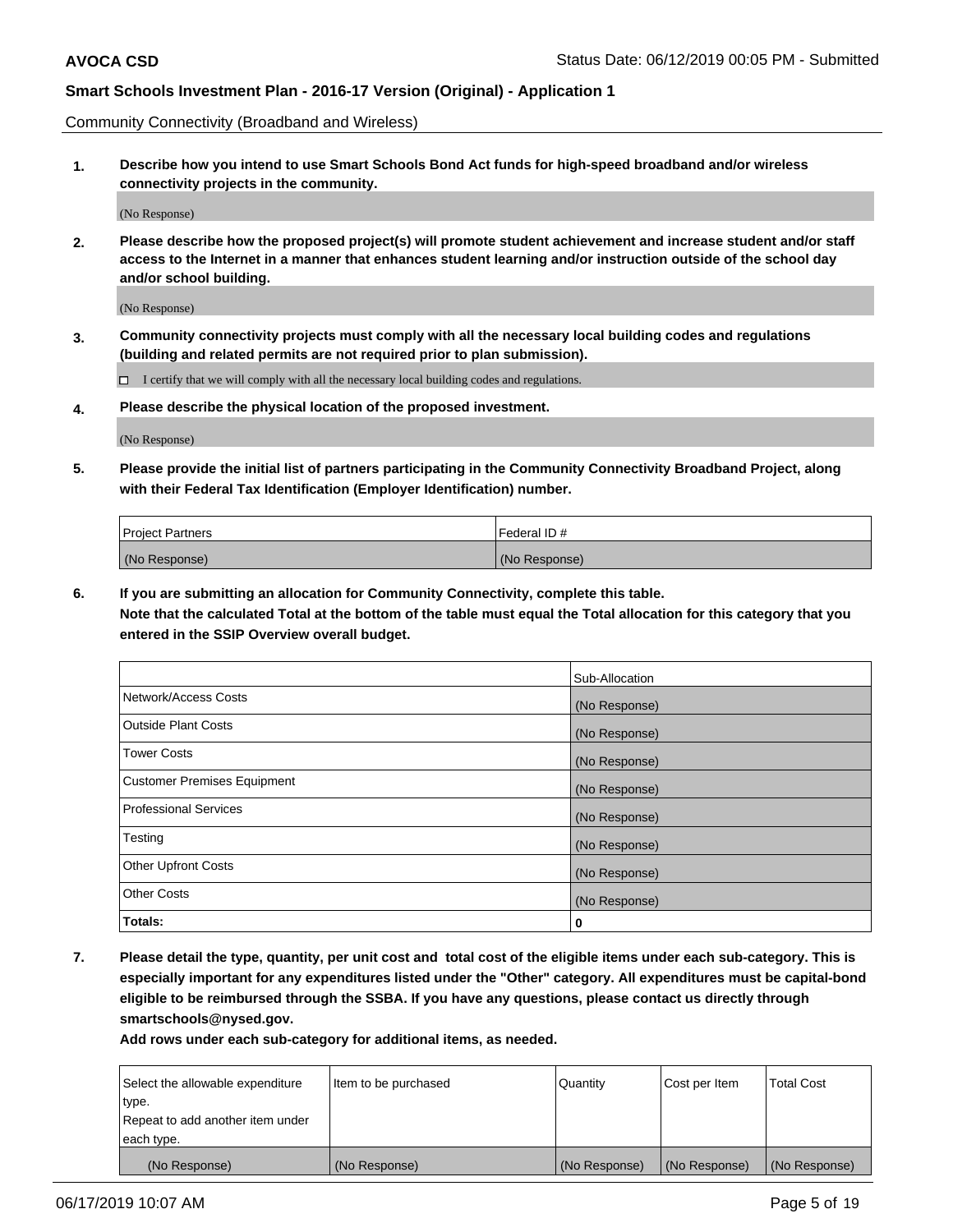## Classroom Learning Technology

**1. In order for students and faculty to receive the maximum benefit from the technology made available under the Smart Schools Bond Act, their school buildings must possess sufficient connectivity infrastructure to ensure that devices can be used during the school day. Smart Schools Investment Plans must demonstrate that sufficient infrastructure that meets the Federal Communications Commission's 100 Mbps per 1,000 students standard currently exists in the buildings where new devices will be deployed, or is a planned use of a portion of Smart Schools Bond Act funds, or is under development through another funding source. Smart Schools Bond Act funds used for technology infrastructure or classroom technology investments must increase the number of school buildings that meet or exceed the minimum speed standard of 100 Mbps per 1,000 students and staff within 12 months. This standard may be met on either a contracted 24/7 firm service or a "burstable" capability. If the standard is met under the burstable criteria, it must be:**

**1. Specifically codified in a service contract with a provider, and**

**2. Guaranteed to be available to all students and devices as needed, particularly during periods of high demand, such as computer-based testing (CBT) periods.**

**Please describe how your district already meets or is planning to meet this standard within 12 months of plan submission.**

Avoca Central Schools subscribes to internet services through the Western New York Regional Information Center. Their capacity currently exceeds the recommended level with capacity to spare for future demand.

- **1a. If a district believes that it will be impossible to meet this standard within 12 months, it may apply for a waiver of this requirement, as described on the Smart Schools website. The waiver must be filed and approved by SED prior to submitting this survey.**
	- By checking this box, you are certifying that the school district has an approved waiver of this requirement on file with the New York State Education Department.

## **2. Connectivity Speed Calculator (Required)**

|                         | Number of       | Multiply by | Divide by 1000 Current Speed |        | Expected                 | <b>Expected Date</b> |
|-------------------------|-----------------|-------------|------------------------------|--------|--------------------------|----------------------|
|                         | <b>Students</b> | 100 Kbps    | to Convert to                | lin Mb | Speed to be              | When                 |
|                         |                 |             | Required                     |        | Attained Within Required |                      |
|                         |                 |             | Speed in Mb                  |        | 12 Months                | Speed Will be        |
|                         |                 |             |                              |        |                          | Met                  |
| <b>Calculated Speed</b> | 444             | 44.400      | 44.4                         | 200    | 200                      | Currently met        |

**3. If the district wishes to have students and staff access the Internet from wireless devices within the school building, or in close proximity to it, it must first ensure that it has a robust Wi-Fi network in place that has sufficient bandwidth to meet user demand.**

**Please describe how you have quantified this demand and how you plan to meet this demand.**

During the last two years, Avoca Central has used Federal Erate funds to expand their current wireless and wired networks to insure that the students have sufficient bandwidth to. All spaces have wireless access points appropriate for the student demand in those spaces and the bandwidth to the cloud far exceeds the recommended capacity.

**4. All New York State public school districts are required to complete and submit an Instructional Technology Plan survey to the New York State Education Department in compliance with Section 753 of the Education Law and per Part 100.12 of the Commissioner's Regulations.**

**Districts that include educational technology purchases as part of their Smart Schools Investment Plan must have a submitted and approved Instructional Technology Plan survey on file with the New York State Education Department.**

By checking this box, you are certifying that the school district has an approved Instructional Technology Plan survey on file with the New York State Education Department.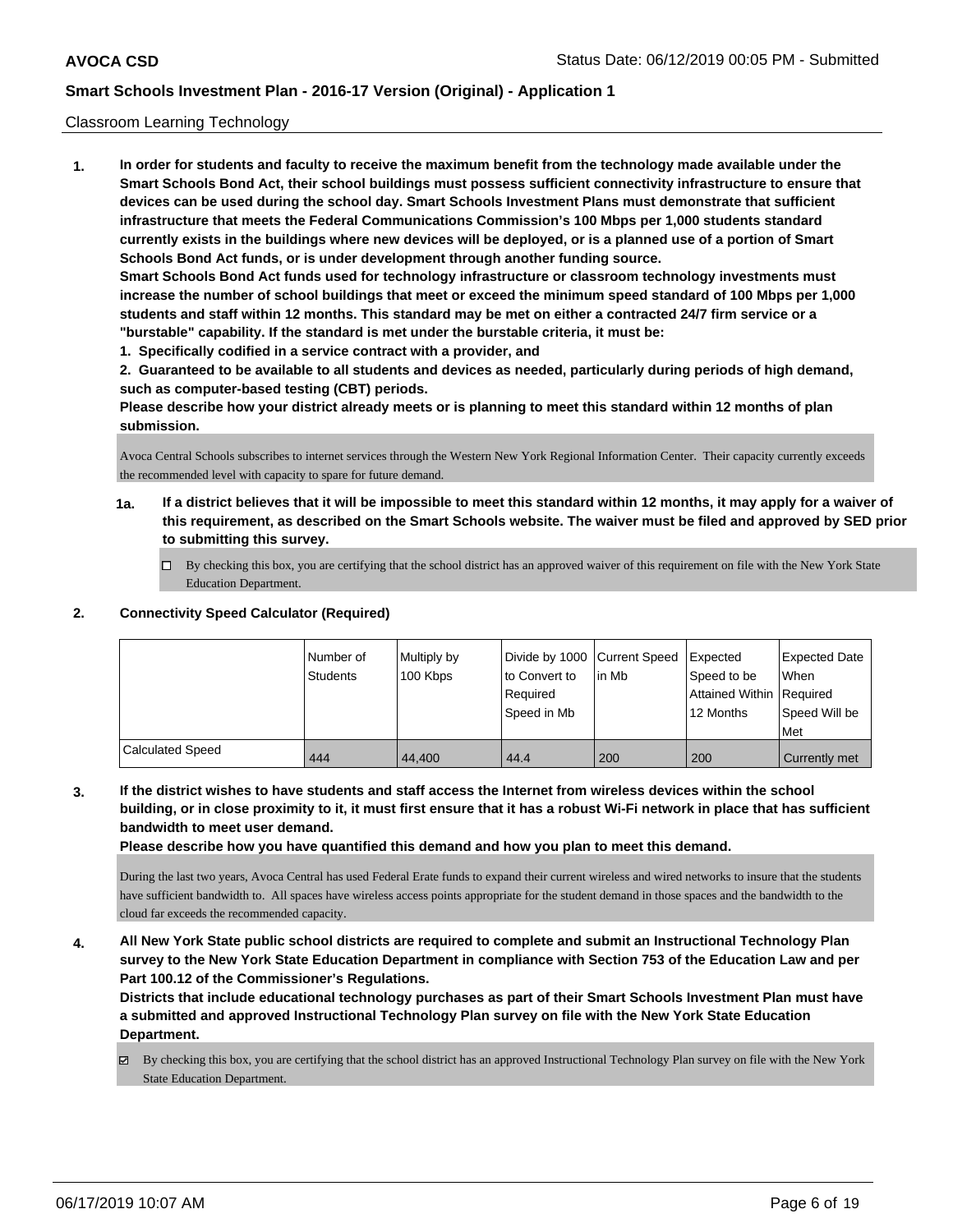## Classroom Learning Technology

**5. Describe the devices you intend to purchase and their compatibility with existing or planned platforms or systems. Specifically address the adequacy of each facility's electrical, HVAC and other infrastructure necessary to install and support the operation of the planned technology.**

The district is proposing the purchase of portable classroom audio systems for students with auditory disabilities. These units require no HVAC upgrades and operate from a singly 110 outlet near the teachers desk.

The beauty of these systems is that they require no infrastructure upgrades. They are fully portable and can either follow the student from class to class or be reassigned to another learning space should the students be reassigned.

## **6. Describe how the proposed technology purchases will:**

- **> enhance differentiated instruction;**
- **> expand student learning inside and outside the classroom;**
- **> benefit students with disabilities and English language learners; and**
- **> contribute to the reduction of other learning gaps that have been identified within the district.**

**The expectation is that districts will place a priority on addressing the needs of students who struggle to succeed in a rigorous curriculum. Responses in this section should specifically address this concern and align with the district's Instructional Technology Plan (in particular Question 2 of E. Curriculum and Instruction: "Does the district's instructional technology plan address the needs of students with disabilities to ensure equitable access to instruction, materials and assessments?" and Question 3 of the same section: "Does the district's instructional technology plan address the provision of assistive technology specifically for students with disabilities to ensure access to and participation in the general curriculum?"**

Avoca Central' School''s technology plan addresses the needs of all students. In the case of this purchase, the district is totally focused on the needs of students with disabilities. The district identified a gap in performance between students with an audio disability and students with good hearing in classes with rigorous instructional curriculums . To reduce this gap, the district is proposing the purchase of Redcat classroom audio devices. No longer will students who have difficulty hearing the teacher or audio/video presentation be limited in their opportunities.

The Redcat audio system allows the students in the room to hear the teacher clearly and distinctly. Students with disabilities will not need to "sit in the front of the room." Nor will they be forced to use cumbersome audio devices that single them out. The Redcat audio system operates in any classroom it is required in, and ALL students will benefit without ostracizing students with disabilities.

Finally, students with hearing disabilities will no longer be required to "relearn" content outside of class These students can focus on expanded learning and prepping for the next days learning after hours. In the past, they spent their outside of class time, reviewing and relearning content that they couldn't hear.

**7. Where appropriate, describe how the proposed technology purchases will enhance ongoing communication with parents and other stakeholders and help the district facilitate technology-based regional partnerships, including distance learning and other efforts.**

In this case, the equipment is totally classroom designated and with the exception of Open House night, the parents will not be impacted, nor will it enhance distance learning efforts.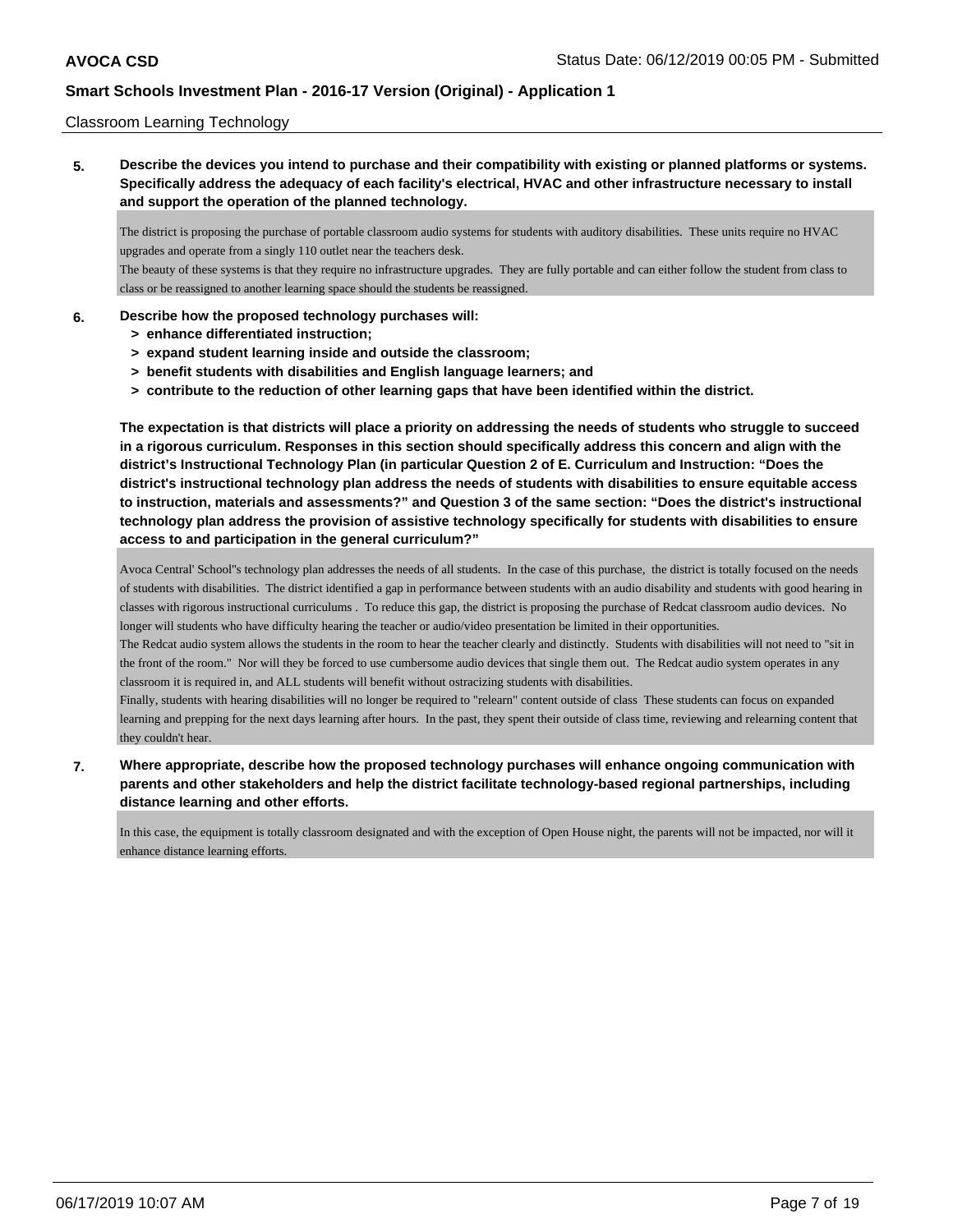### Classroom Learning Technology

**8. Describe the district's plan to provide professional development to ensure that administrators, teachers and staff can employ the technology purchased to enhance instruction successfully.**

**Note: This response should be aligned and expanded upon in accordance with your district's response to Question 1 of F. Professional Development of your Instructional Technology Plan: "Please provide a summary of professional development offered to teachers and staff, for the time period covered by this plan, to support technology to enhance teaching and learning. Please include topics, audience and method of delivery within your summary."**

- July 13, 2017-Flipping the Classroom
- This course helped the teachers modify the instruction model to take advantage of the student interest in technology, encourage student participation, and move to an inquiry based instruction model. The teachers identified key questions and concepts that were the goals for the students, and developed inquiry questions and materials for the students to use.
- August 1, 2017-Integrating Technology in Social Studies
- Traditionally, Social Studies has depended on lecture style instruction. This training worked with experienced Social Studies educators to integrate technology and participative learning for students. Resources for teachers and students included Youtube and Safari Montage in the Social Studies classroom.
- August 16, 2017-Google Suite Training
- Many schools are converting from Microsoft Office to the Google Suite. This training offered by the regional BOCES center helped Avoca teachers make this conversion. The first portion of this course offered specific use skills on Sheets, Docs, and Slides. The second portion of the course allowed teachers to work with regional peers to develop instructional practices, and expand collaboration techniques.
- January 12, 2018-Triumph Boards Trainin
- The use of interactive boards has been a practice in Avoca for several years. The acquisition of Triumph Interactive Boards offers new and innovative tools. This course trained the teachers to navigate using Triumph's interactive operating system. The class featured web sites that maximized the capacities of the boards, and allowed the teachers to establish instructional goals and develop materials that help the students accomplish those goals.
- January 26, 2018-NYSCATE TurnIT Up @Corning Painted Post Middle School
- TurnIT Up Summits was a regional learning opportunity for educators to explore learning beyond their comfort zone. All learning levels participated in Capture sessions for overview, Immersive sessions for a deeper dive, and have some hands-on playtime in our PlayIT POD area. Session topics included Google Apps for Education, Microsoft in the Classroom, Minecraft EDU, Robotics, STEAM Education, Augmented and Virtual Reality, Technology Integration, and Coding.
- **9. Districts must contact the SUNY/CUNY teacher preparation program that supplies the largest number of the district's new teachers to request advice on innovative uses and best practices at the intersection of pedagogy and educational technology.**
	- By checking this box, you certify that you have contacted the SUNY/CUNY teacher preparation program that supplies the largest number of your new teachers to request advice on these issues.
	- **9a. Please enter the name of the SUNY or CUNY Institution that you contacted.**

SUNY Geneseo

**9b. Enter the primary Institution phone number.**

585-245-5151

**9c. Enter the name of the contact person with whom you consulted and/or will be collaborating with on innovative uses of technology and best practices.**

Dr Anjoo Sitka

**10. A district whose Smart Schools Investment Plan proposes the purchase of technology devices and other hardware must account for nonpublic schools in the district.**

## **Are there nonpublic schools within your school district?**

□ Yes

**Z** No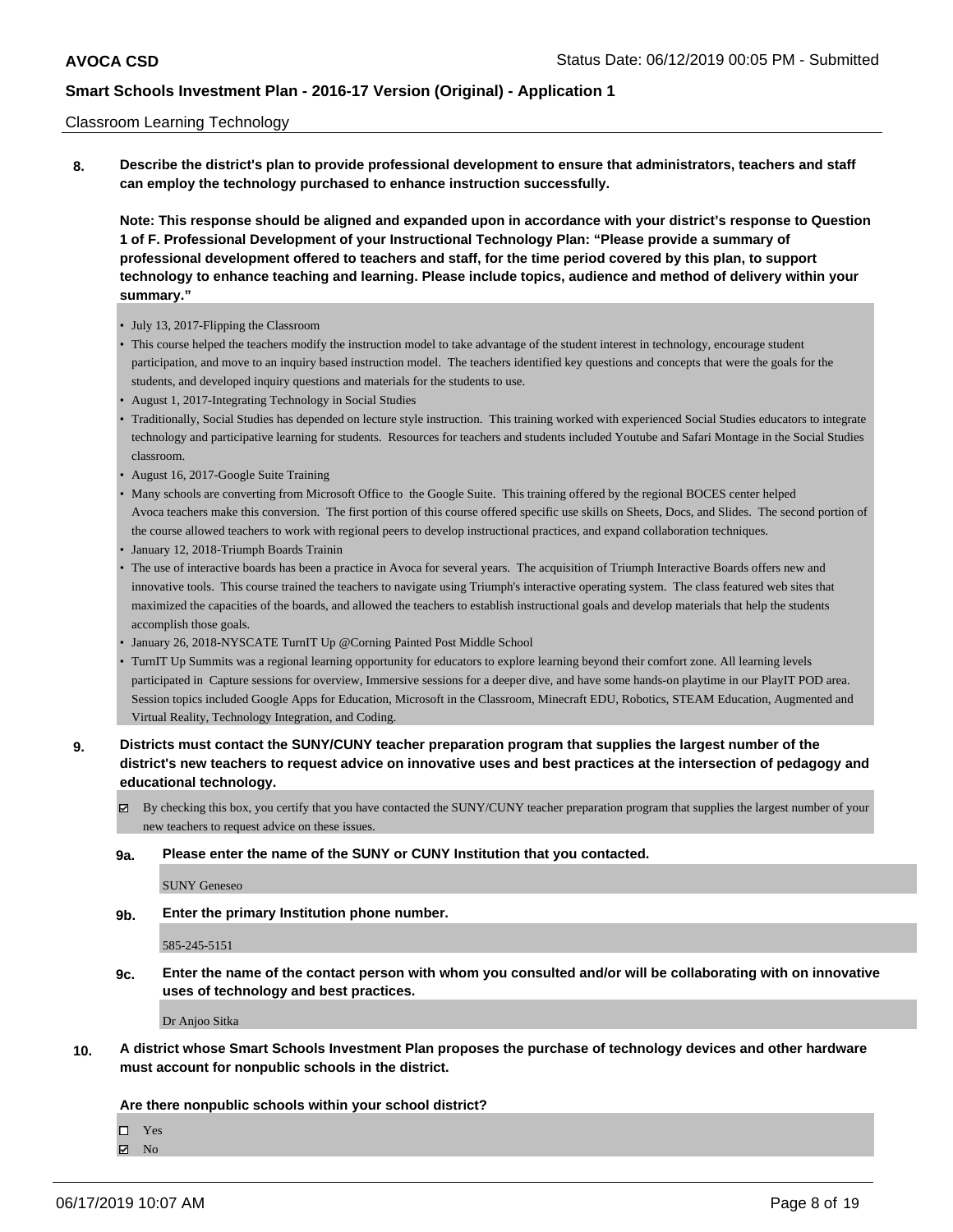Classroom Learning Technology

## **11. Nonpublic Classroom Technology Loan Calculator**

**The Smart Schools Bond Act provides that any Classroom Learning Technology purchases made using Smart Schools funds shall be lent, upon request, to nonpublic schools in the district. However, no school district shall be required to loan technology in amounts greater than the total obtained and spent on technology pursuant to the Smart Schools Bond Act and the value of such loan may not exceed the total of \$250 multiplied by the nonpublic school enrollment in the base year at the time of enactment. See:**

**http://www.p12.nysed.gov/mgtserv/smart\_schools/docs/Smart\_Schools\_Bond\_Act\_Guidance\_04.27.15\_Final.pdf.**

|                                     | 1. Classroom<br>Technology<br>Sub-allocation | l 2. Public<br>Enrollment<br>$(2014-15)$ | 3. Nonpublic<br>l Enrollment<br>$(2014-15)$ | l 4. Sum of<br>Public and<br>Nonpublic<br>Enrollment | l 5. Total Per<br>Pupil Sub-<br>lallocation | 6. Total<br>Nonpublic Loan<br>Amount                                                          |
|-------------------------------------|----------------------------------------------|------------------------------------------|---------------------------------------------|------------------------------------------------------|---------------------------------------------|-----------------------------------------------------------------------------------------------|
| Calculated Nonpublic Loan<br>Amount |                                              |                                          |                                             |                                                      |                                             | (No Response)   (No Response)   (No Response)   (No Response)   (No Response)   (No Response) |

**12. To ensure the sustainability of technology purchases made with Smart Schools funds, districts must demonstrate a long-term plan to maintain and replace technology purchases supported by Smart Schools Bond Act funds. This sustainability plan shall demonstrate a district's capacity to support recurring costs of use that are ineligible for Smart Schools Bond Act funding such as device maintenance, technical support, Internet and wireless fees, maintenance of hotspots, staff professional development, building maintenance and the replacement of incidental items. Further, such a sustainability plan shall include a long-term plan for the replacement of purchased devices and equipment at the end of their useful life with other funding sources.**

 $\boxtimes$  By checking this box, you certify that the district has a sustainability plan as described above.

**13. Districts must ensure that devices purchased with Smart Schools Bond funds will be distributed, prepared for use, maintained and supported appropriately. Districts must maintain detailed device inventories in accordance with generally accepted accounting principles.**

By checking this box, you certify that the district has a distribution and inventory management plan and system in place.

**14. If you are submitting an allocation for Classroom Learning Technology complete this table. Note that the calculated Total at the bottom of the table must equal the Total allocation for this category that you entered in the SSIP Overview overall budget.**

|                          | Sub-Allocation |
|--------------------------|----------------|
| Interactive Whiteboards  | $\left($       |
| <b>Computer Servers</b>  |                |
| <b>Desktop Computers</b> |                |
| Laptop Computers         | 0              |
| <b>Tablet Computers</b>  |                |
| <b>Other Costs</b>       | 19,950         |
| <b>Totals:</b>           | 19,950         |

**15. Please detail the type, quantity, per unit cost and total cost of the eligible items under each sub-category. This is especially important for any expenditures listed under the "Other" category. All expenditures must be capital-bond eligible to be reimbursed through the SSBA. If you have any questions, please contact us directly through smartschools@nysed.gov.**

**Please specify in the "Item to be Purchased" field which specific expenditures and items are planned to meet the district's nonpublic loan requirement, if applicable.**

**NOTE: Wireless Access Points that will be loaned/purchased for nonpublic schools should ONLY be included in**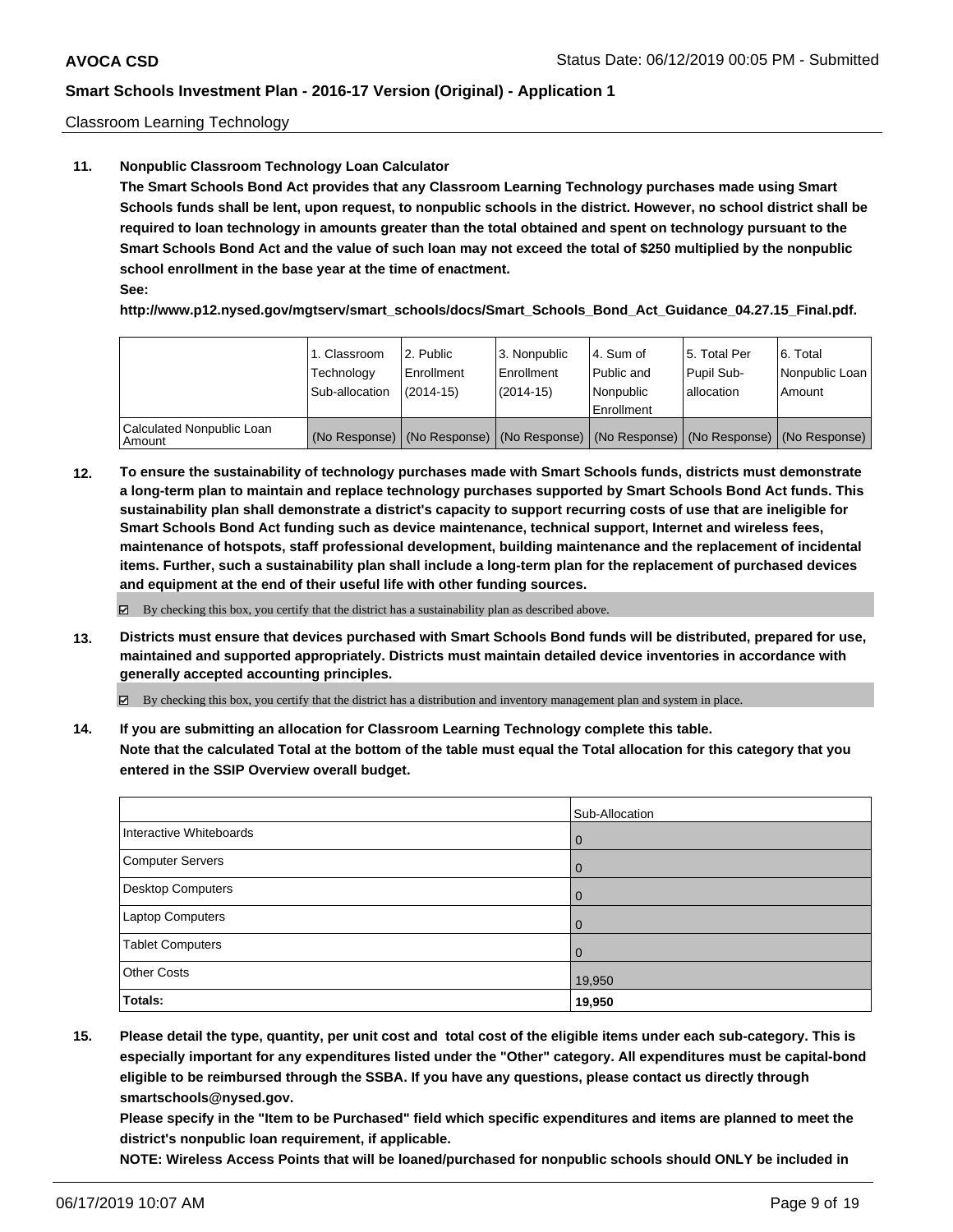Classroom Learning Technology

# **this category, not under School Connectivity, where public school districts would list them. Add rows under each sub-category for additional items, as needed.**

| Select the allowable expenditure | Iltem to be Purchased          | Quantity | Cost per Item | <b>Total Cost</b> |
|----------------------------------|--------------------------------|----------|---------------|-------------------|
| type.                            |                                |          |               |                   |
| Repeat to add another item under |                                |          |               |                   |
| each type.                       |                                |          |               |                   |
| <b>Other Costs</b>               | Redcat Classroom Audio devices | 14       | 1.425         | 19.950            |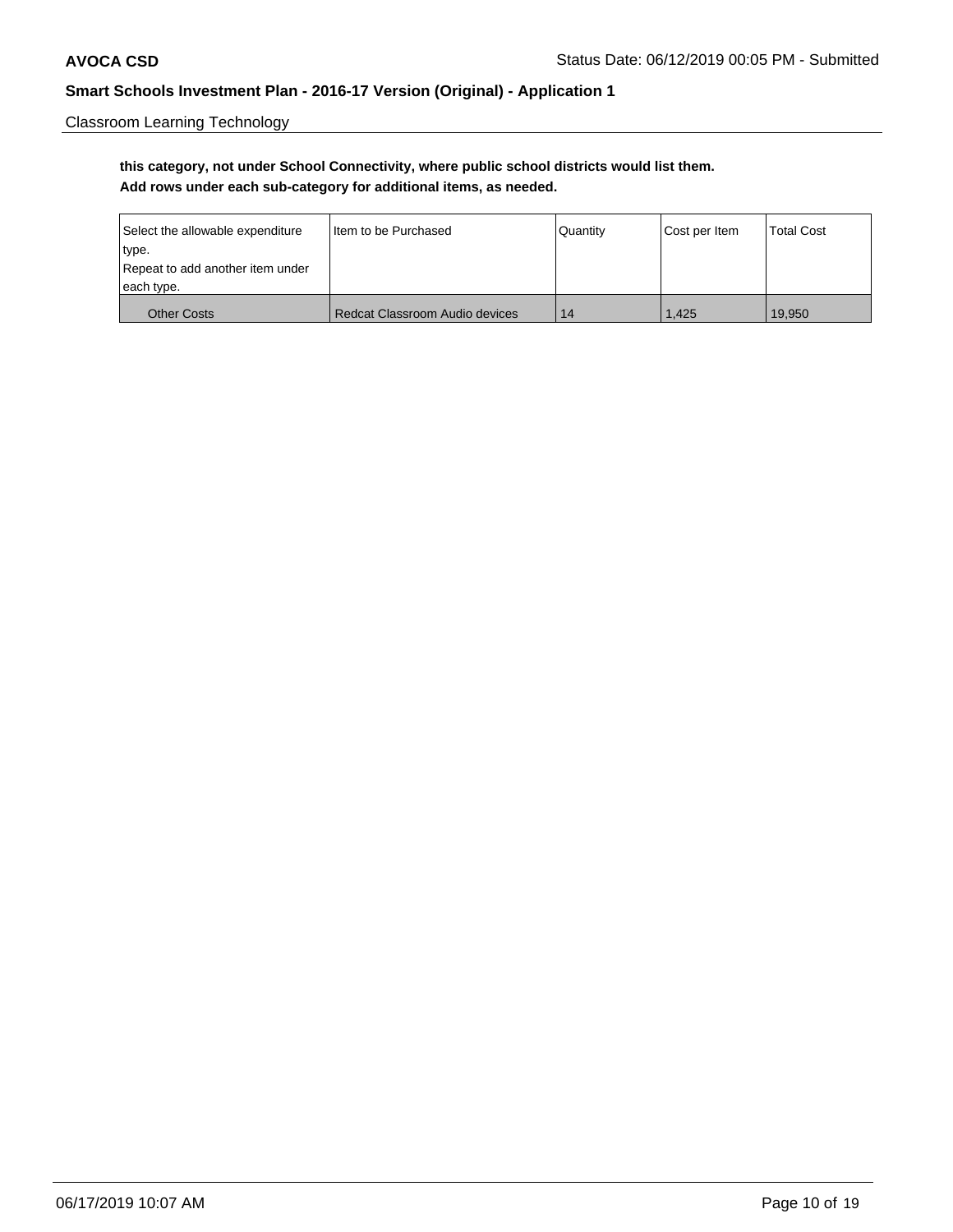### Pre-Kindergarten Classrooms

**1. Provide information regarding how and where the district is currently serving pre-kindergarten students and justify the need for additional space with enrollment projections over 3 years.**

(No Response)

- **2. Describe the district's plan to construct, enhance or modernize education facilities to accommodate prekindergarten programs. Such plans must include:**
	- **Specific descriptions of what the district intends to do to each space;**
	- **An affirmation that pre-kindergarten classrooms will contain a minimum of 900 square feet per classroom;**
	- **The number of classrooms involved;**
	- **The approximate construction costs per classroom; and**
	- **Confirmation that the space is district-owned or has a long-term lease that exceeds the probable useful life of the improvements.**

(No Response)

**3. Smart Schools Bond Act funds may only be used for capital construction costs. Describe the type and amount of additional funds that will be required to support ineligible ongoing costs (e.g. instruction, supplies) associated with any additional pre-kindergarten classrooms that the district plans to add.**

(No Response)

**4. All plans and specifications for the erection, repair, enlargement or remodeling of school buildings in any public school district in the State must be reviewed and approved by the Commissioner. Districts that plan capital projects using their Smart Schools Bond Act funds will undergo a Preliminary Review Process by the Office of Facilities Planning.**

**Please indicate on a separate row each project number given to you by the Office of Facilities Planning.**

| Project Number |  |
|----------------|--|
| (No Response)  |  |
|                |  |

**5. If you have made an allocation for Pre-Kindergarten Classrooms, complete this table.**

**Note that the calculated Total at the bottom of the table must equal the Total allocation for this category that you entered in the SSIP Overview overall budget.**

|                                          | Sub-Allocation |
|------------------------------------------|----------------|
| Construct Pre-K Classrooms               | (No Response)  |
| Enhance/Modernize Educational Facilities | (No Response)  |
| <b>Other Costs</b>                       | (No Response)  |
| Totals:                                  | 0              |

**6. Please detail the type, quantity, per unit cost and total cost of the eligible items under each sub-category. This is especially important for any expenditures listed under the "Other" category. All expenditures must be capital-bond eligible to be reimbursed through the SSBA. If you have any questions, please contact us directly through smartschools@nysed.gov.**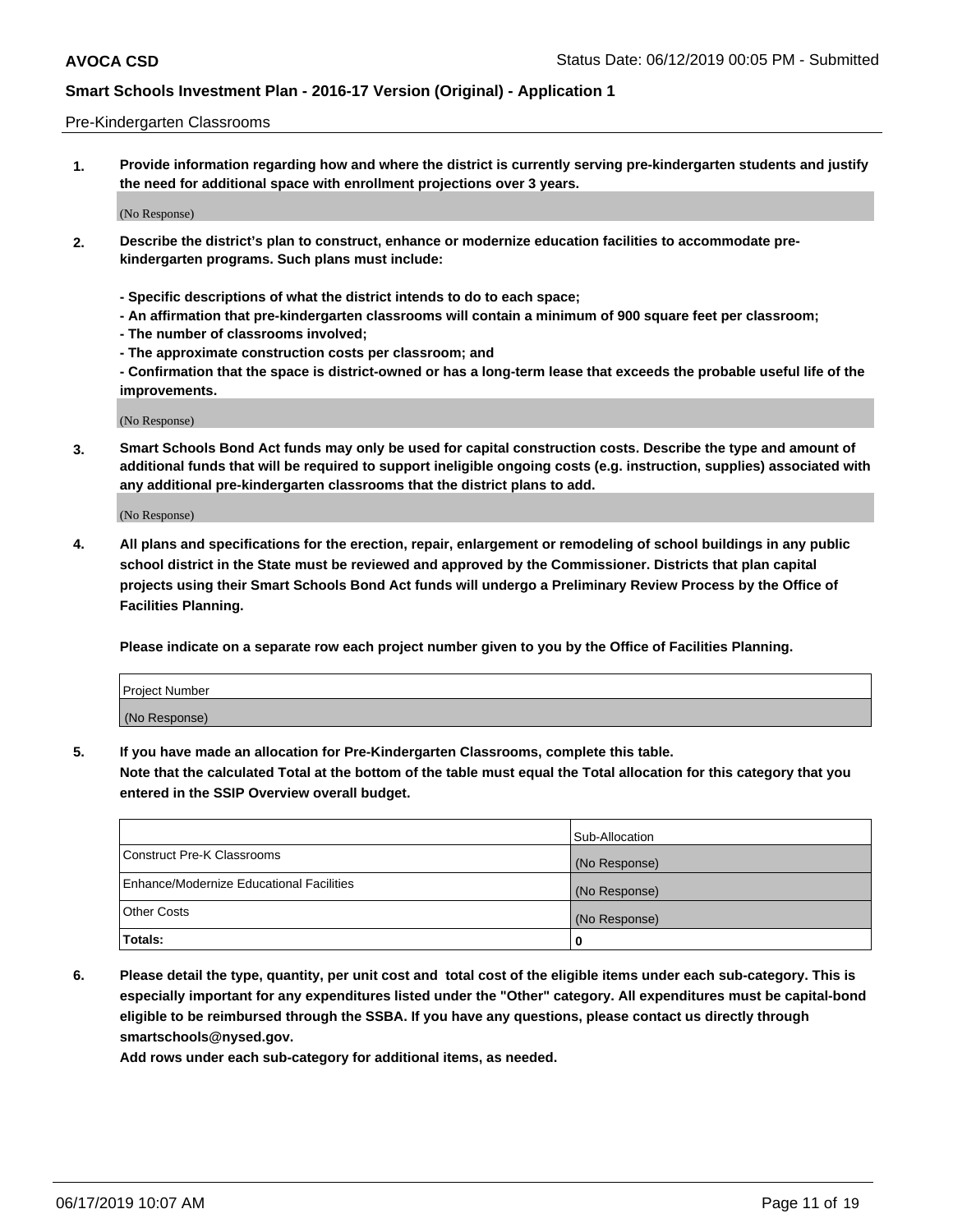Pre-Kindergarten Classrooms

| Select the allowable expenditure | Item to be purchased | Quantity      | Cost per Item | <b>Total Cost</b> |
|----------------------------------|----------------------|---------------|---------------|-------------------|
| type.                            |                      |               |               |                   |
| Repeat to add another item under |                      |               |               |                   |
| each type.                       |                      |               |               |                   |
| (No Response)                    | (No Response)        | (No Response) | (No Response) | (No Response)     |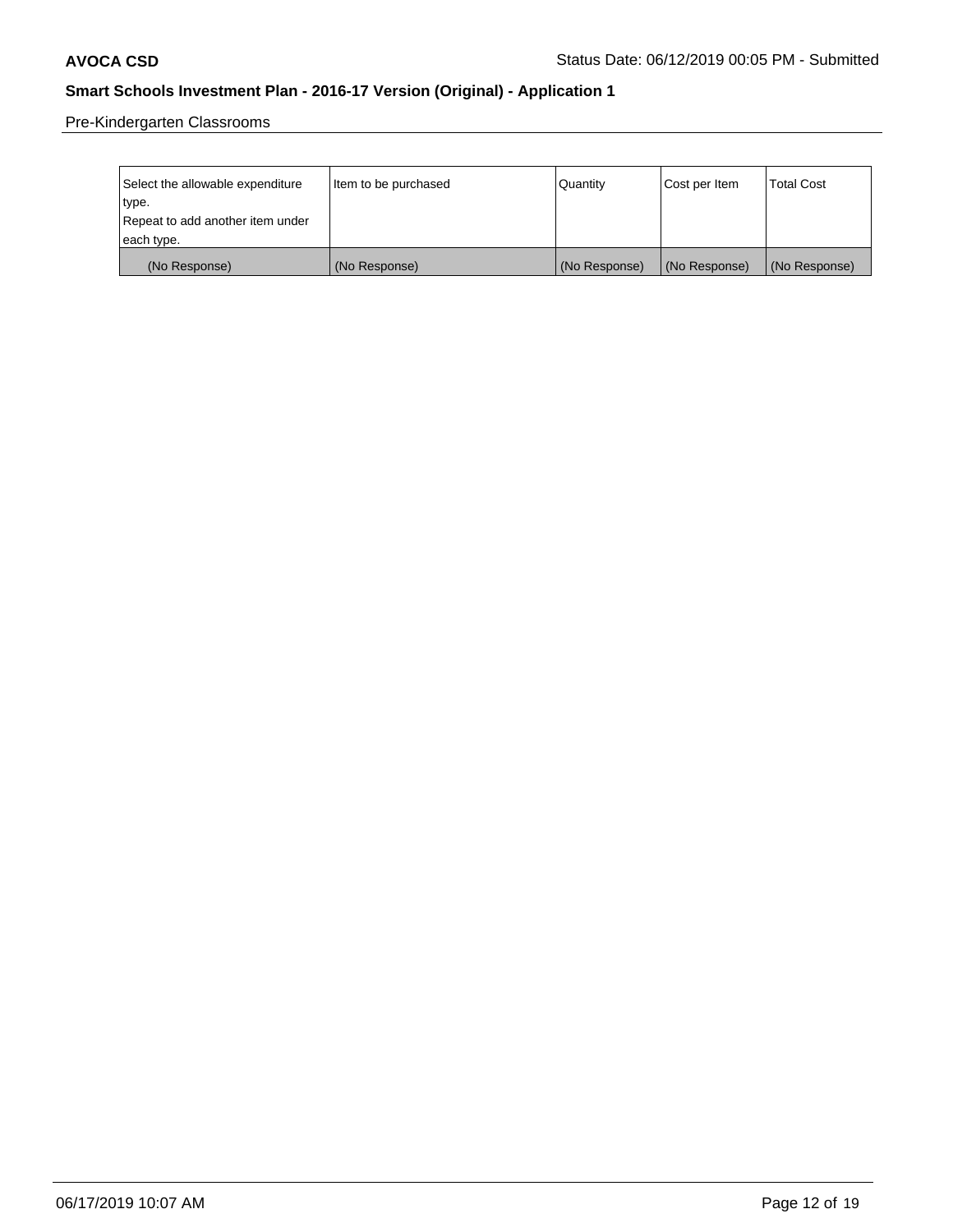Replace Transportable Classrooms

**1. Describe the district's plan to construct, enhance or modernize education facilities to provide high-quality instructional space by replacing transportable classrooms.**

(No Response)

**2. All plans and specifications for the erection, repair, enlargement or remodeling of school buildings in any public school district in the State must be reviewed and approved by the Commissioner. Districts that plan capital projects using their Smart Schools Bond Act funds will undergo a Preliminary Review Process by the Office of Facilities Planning.**

**Please indicate on a separate row each project number given to you by the Office of Facilities Planning.**

| Project Number |  |
|----------------|--|
|                |  |
|                |  |
|                |  |
|                |  |
| (No Response)  |  |
|                |  |
|                |  |
|                |  |

**3. For large projects that seek to blend Smart Schools Bond Act dollars with other funds, please note that Smart Schools Bond Act funds can be allocated on a pro rata basis depending on the number of new classrooms built that directly replace transportable classroom units.**

**If a district seeks to blend Smart Schools Bond Act dollars with other funds describe below what other funds are being used and what portion of the money will be Smart Schools Bond Act funds.**

(No Response)

**4. If you have made an allocation for Replace Transportable Classrooms, complete this table. Note that the calculated Total at the bottom of the table must equal the Total allocation for this category that you entered in the SSIP Overview overall budget.**

|                                                | Sub-Allocation |
|------------------------------------------------|----------------|
| Construct New Instructional Space              | (No Response)  |
| Enhance/Modernize Existing Instructional Space | (No Response)  |
| <b>Other Costs</b>                             | (No Response)  |
| Totals:                                        | 0              |

**5. Please detail the type, quantity, per unit cost and total cost of the eligible items under each sub-category. This is especially important for any expenditures listed under the "Other" category. All expenditures must be capital-bond eligible to be reimbursed through the SSBA. If you have any questions, please contact us directly through smartschools@nysed.gov.**

| Select the allowable expenditure | Item to be purchased | l Quantitv    | Cost per Item | <b>Total Cost</b> |
|----------------------------------|----------------------|---------------|---------------|-------------------|
| type.                            |                      |               |               |                   |
| Repeat to add another item under |                      |               |               |                   |
| each type.                       |                      |               |               |                   |
| (No Response)                    | (No Response)        | (No Response) | (No Response) | (No Response)     |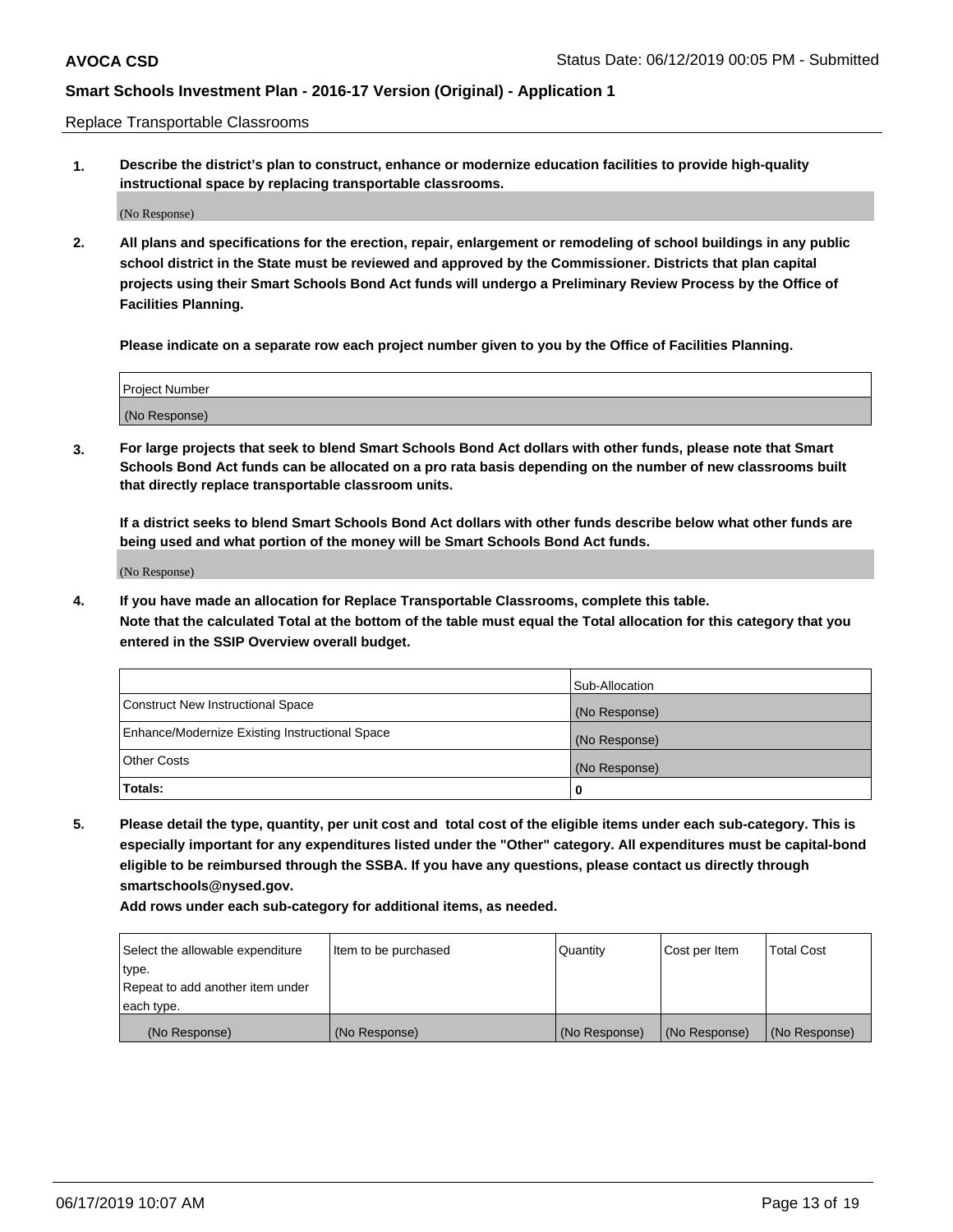## High-Tech Security Features

## **1. Describe how you intend to use Smart Schools Bond Act funds to install high-tech security features in school buildings and on school campuses.**

The community of Avoca Central School believes that every child is more successful in a safe and secure school environment. There are two components of this plan to accomplish that environment for the students of Avoca.

Unfortunately, the village of Avoca is a somewhat rural location that occasionally has power loss at the school. When this occurs, the building security practically ceases to exist. The door access system is dependent on electrical supply. When the power fails, the door locks stop working. This leaves the building vulnerable to "outside visitiors." When the power does fail, the telephone system between the classrooms and the main office and between the entire building and the outside world also stops working. The building, an evacuation center for this part of the community is left with a single operating Analog phone on a pots circuit. With several hundred students in the building, a single phone will not suffice. A back up source of power is critical in the event of an emergency.

Due to the rural location of the village of Avoca, the school buildings are also the center of the community serving not only as an education location but also as an evacuation sight for emergency situations. During community emergencies, citizens depend on the school for a safe and warm site to move to. On one recent winter emergency, the building lost power and the community was forced to depend on battery operated lights in only a few rooms. The building was within 6 hours of freezing as the furnace would not operate without electricity. The Avoca Central School District is also proposing the installation of an emergency generator to provide heat and lights when the community is forced to evacuate to this site.

The second component of this plan is to expand the video security component of their safety plan. The district has a limited system currently focused on entrances. The district wishes to expand both internal and external coverage. Using the New York Safe Schools Act, the district is upgrading and adding to the internal cameras to eliminate the areas without coverage and the storage capacity of the total system. This storage increase will allow for extended storage of raw recorded footage and indefinite storage of specific events. The district is proposing to use Smart Schools funds to add coverage of the exterior campus spaces. Using high resolution cameras, the district wants to identify details when issues occur in the parking lots or playing fields.

Finally, the district needs an emergency communication system that reaches all classrooms and public spaces. There district is proposing the installation of digital communication units. These units are mounted on the walls of the classrooms, large group areas and public spaces. These units include a digital display that appears to be a clock, but in the event of an emergency incident can be used to scroll pre-recorded messages into a single space, a group of classrooms or the entire campus. Messages such as "possible intruder in the building, shelter in place," or "Avoca Central School will dismiss early due to inclement weather," can be scrolled in the classrooms. There is also a 5 amp networked speaker that allows audio messages and multi strobe lights of different colors that can also be used to signify an emergency incident.

**2. All plans and specifications for the erection, repair, enlargement or remodeling of school buildings in any public school district in the State must be reviewed and approved by the Commissioner. Districts that plan capital projects using their Smart Schools Bond Act funds will undergo a Preliminary Review Process by the Office of Facilities Planning.** 

**Please indicate on a separate row each project number given to you by the Office of Facilities Planning.**

| Project Number        |
|-----------------------|
| 57-02-01-04-0-002-016 |
| 57-02-01-04-0-002-BA1 |

#### **3. Was your project deemed eligible for streamlined Review?**

Yes

 $\square$  No

**3a. Districts with streamlined projects must certify that they have reviewed all installations with their licensed architect or engineer of record, and provide that person's name and license number. The licensed professional must review the products and proposed method of installation prior to implementation and review the work during and after completion in order to affirm that the work was code-compliant, if requested.**

By checking this box, you certify that the district has reviewed all installations with a licensed architect or engineer of record.

**4. Include the name and license number of the architect or engineer of record.**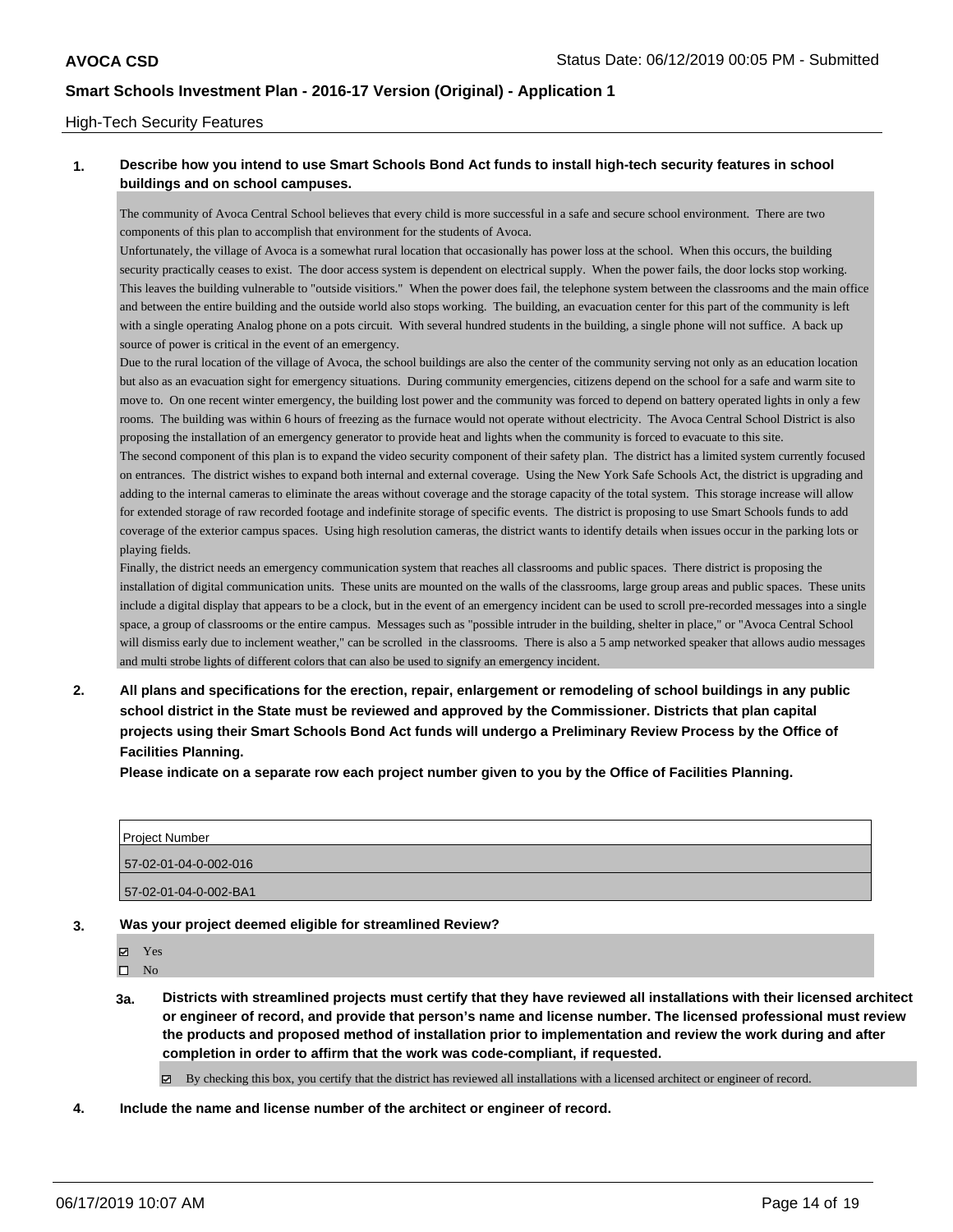High-Tech Security Features

| Name               | License Number |
|--------------------|----------------|
| <b>Brian Trott</b> | 25971          |

**5. If you have made an allocation for High-Tech Security Features, complete this table. Note that the calculated Total at the bottom of the table must equal the Total allocation for this category that you entered in the SSIP Overview overall budget.**

|                                                      | Sub-Allocation |
|------------------------------------------------------|----------------|
| Capital-Intensive Security Project (Standard Review) | 286,256        |
| <b>Electronic Security System</b>                    | 328,334        |
| <b>Entry Control System</b>                          |                |
| Approved Door Hardening Project                      | $\overline{0}$ |
| <b>Other Costs</b>                                   | 89,446         |
| Totals:                                              | 704,036        |

**6. Please detail the type, quantity, per unit cost and total cost of the eligible items under each sub-category. This is especially important for any expenditures listed under the "Other" category. All expenditures must be capital-bond eligible to be reimbursed through the SSBA. If you have any questions, please contact us directly through smartschools@nysed.gov.**

| Select the allowable expenditure<br>type.<br>Repeat to add another item under<br>each type. | Item to be purchased                                         | Quantity | Cost per Item | <b>Total Cost</b> |
|---------------------------------------------------------------------------------------------|--------------------------------------------------------------|----------|---------------|-------------------|
| <b>Capital-Intensive Security</b><br>Project                                                | 250-300Kw natural gas buiding<br>generator                   | 1.00     | 175,000       | 175,000           |
| <b>Capital-Intensive Security</b><br>Project                                                | <b>NEMA 3R ATS</b>                                           | 1.00     | 15,000        | 15,000            |
| <b>Capital-Intensive Security</b><br>Project                                                | Concrete pad                                                 | 1.00     | 7,500         | 7,500             |
| <b>Capital-Intensive Security</b><br>Project                                                | <b>Unit Safety Fence</b>                                     | 1.00     | 6,256         | 6,256             |
| <b>Capital-Intensive Security</b><br>Project                                                | <b>Bollards</b>                                              | 1.00     | 4,500         | 4,500             |
| <b>Capital-Intensive Security</b><br>Project                                                | Natural Gas service line extension                           | 1.00     | 12,000        | 12,000            |
| <b>Capital-Intensive Security</b><br>Project                                                | <b>Electrical Feeders, raceways</b><br>Grounding, etc.       | 1.00     | 60,000        | 60,000            |
| <b>Capital-Intensive Security</b><br>Project                                                | <b>Generator System controls</b>                             | 1.00     | 6.000         | 6,000             |
| <b>Other Costs</b>                                                                          | System Incidentals and Contingencies                         | 1.00     | 57,251        | 57,251            |
| <b>Electronic Security System</b>                                                           | Day Automation: Interior IP Camera<br><b>Termination Kit</b> | 112.00   | 29            | 3,248             |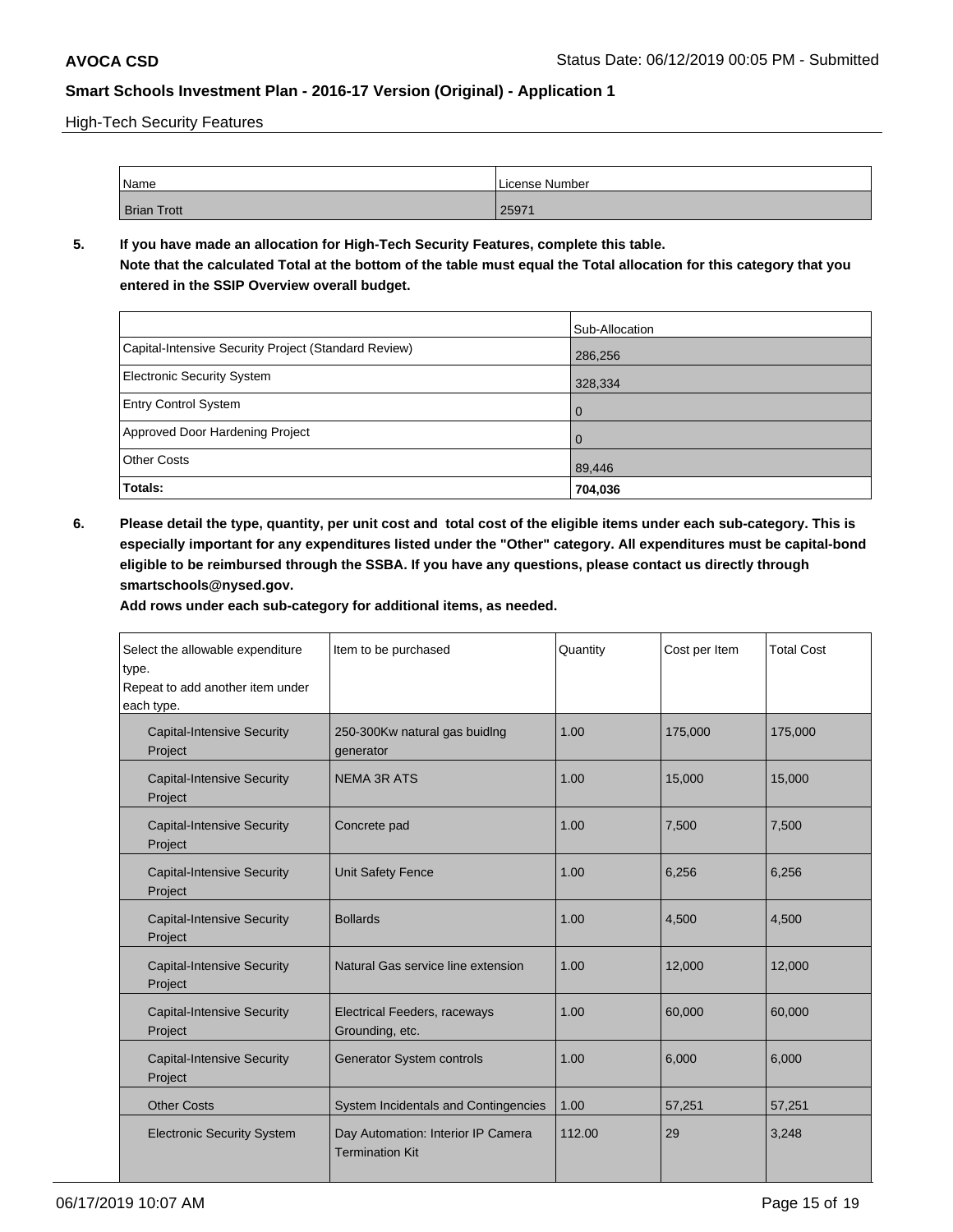High-Tech Security Features

| Select the allowable expenditure<br>type.<br>Repeat to add another item under<br>each type. | Item to be purchased                                                                                                                                                            | Quantity | Cost per Item | <b>Total Cost</b> |
|---------------------------------------------------------------------------------------------|---------------------------------------------------------------------------------------------------------------------------------------------------------------------------------|----------|---------------|-------------------|
| <b>Electronic Security System</b>                                                           | <b>Advanced Network Devices: IP Clock</b><br>with Flashers (Small), 2-way Audio,<br>PoE/SIP, 18in long overall, SS<br>construction, Includes Enclosure                          | 21.00    | 1,021         | 21,441            |
| <b>Electronic Security System</b>                                                           | <b>Advanced Network Devices: IP Clock</b><br>with Flashers (Large), 2-way Audio,<br>PoE/SIP, 22in long overall, SS<br>construction, Includes Enclosure                          | 4.00     | 1,248         | 4,992             |
| <b>Electronic Security System</b>                                                           | Avigilon: Single port Gigabit 802.3at<br>PoE Plus injector, Class 4 - NA power<br>cord                                                                                          | 20.00    | 67            | 1,340             |
| <b>Electronic Security System</b>                                                           | <b>Advanced Network Devices: IP Extra</b><br>Large Signboard with Flashers, 2-way<br>Audio, PoE/SIP, 51.92in long overall,<br>SS construction, Includes Enclosure               | 3.00     | 1,816         | 5,448             |
| <b>Electronic Security System</b>                                                           | <b>Advanced Network Devices: IP</b><br>Speaker with Display and Flashers<br>(Surface Mount), 2-way Audio,<br>PoE/SIP, Includes Enclosure                                        | 66.00    | 999           | 65,934            |
| <b>Electronic Security System</b>                                                           | <b>Advanced Network Devices: Double-</b><br>Sided Clock with Flashers, 2-way<br>Audio, PoE/SIP, SS construction,<br><b>Includes Wall Bracket</b>                                | 16.00    | 1,646         | 26,336            |
| <b>Electronic Security System</b>                                                           | <b>Advanced Network Devices: IP</b><br>Speaker Audio Only (Surface Mount),<br>2-way Audio, PoE/SIP, Includes<br>Enclosure                                                       | 2.00     | 522           | 1,044             |
| <b>Electronic Security System</b>                                                           | American Wire Guards: 18x14.75x6in<br>(LxHxD) Wire Guard, 3 Gauge                                                                                                               | 2.00     | 79            | 158               |
| <b>Electronic Security System</b>                                                           | American Wire Guards: 52x14x6in<br>(LxHxD) Wire Guard, 3 Gauge,<br>Oversized Shipping Charge                                                                                    | 2.00     | 143           | 286               |
| <b>Electronic Security System</b>                                                           | <b>Advanced Network Devices: Zone</b><br>Controller, IP Endpoint with Analog<br>Audio Out, Local Mic Input, GPIO<br>Trigger Capabilities, PoE/SIP                               | 3.00     | 624           | 1,872             |
| <b>Electronic Security System</b>                                                           | Avigilon: 30MP (7k) Box, H.264 HD<br>Pro w/LC Tech                                                                                                                              | 1.00     | 8,950         | 8,950             |
| <b>Electronic Security System</b>                                                           | Avigilon: Large Format Enclosure for<br>HD IP Pro Cameras with<br>12VDC/24VAC Heater, Wall Bracket<br>and Sunshield, Max combined camera<br>and lens length is 12.8in (32.5 cm) | 1.00     | 371           | 371               |
| <b>Electronic Security System</b>                                                           | Avigilon: Optional PoE+ power                                                                                                                                                   | 1.00     | 210           | 210               |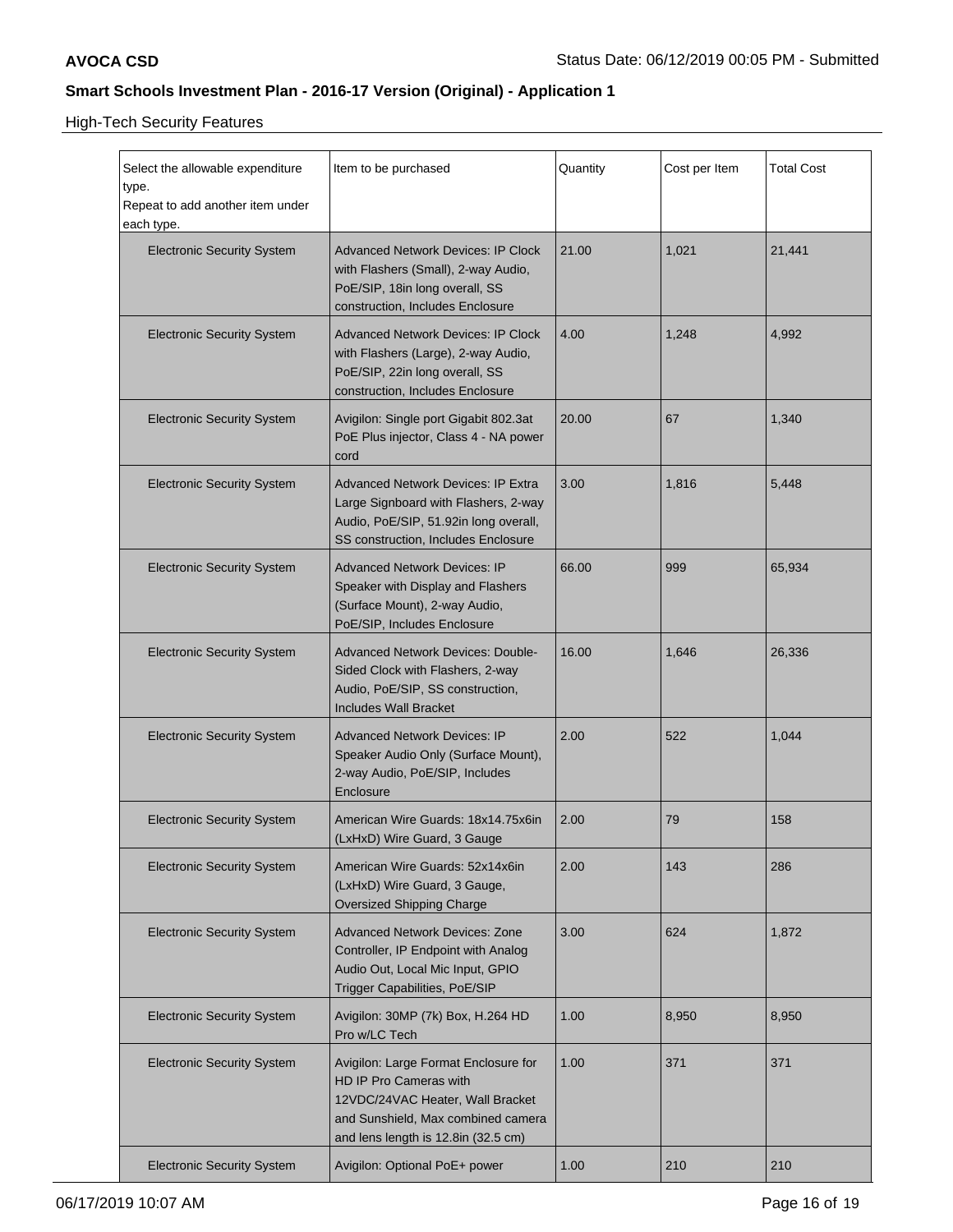High-Tech Security Features

| Select the allowable expenditure<br>type.<br>Repeat to add another item under<br>each type. | Item to be purchased                                                                                                                                                   | Quantity | Cost per Item | <b>Total Cost</b> |
|---------------------------------------------------------------------------------------------|------------------------------------------------------------------------------------------------------------------------------------------------------------------------|----------|---------------|-------------------|
|                                                                                             | module, Powers full camera enclosure<br>features & camera with a single<br><b>Ethernet connection</b>                                                                  |          |               |                   |
| <b>Electronic Security System</b>                                                           | Day Automation: Exterior IP Camera<br><b>Termination Kit</b>                                                                                                           | 22.00    | 102           | 2,244             |
| <b>Electronic Security System</b>                                                           | Avigilon: Reinforcing wall mount<br>adapter for ES-HD-HWS-SM, ES-HD-<br>HWS, ES-HD-CWS, ES-HD-HWS-LG<br>& ES-HD-CWS-LG                                                 | 1.00     | 36            | 36                |
| <b>Electronic Security System</b>                                                           | Avigilon: 5MP Int/Ext Bullet w/IR, 9-<br>22mm f/1.6, w/LC Tech, D/N, and<br>Analytics                                                                                  | 3.00     | 1,070         | 3,210             |
| <b>Electronic Security System</b>                                                           | Avigilon: Junction box for the H4A-BO-<br><b>IR HD Bullet Cameras</b>                                                                                                  | 18.00    | 81            | 1,458             |
| <b>Electronic Security System</b>                                                           | Avigilon: 5MP Int/Ext Pendant Dome<br>w/IR, 4.3-8mm f/1.8, w/LC Tech, D/N,<br>and Analytics                                                                            | 1.00     | 980           | 980               |
| <b>Electronic Security System</b>                                                           | Avigilon: Wall mount bracket for use<br>with H4A-DP pendant dome cameras                                                                                               | 3.00     | 54            | 162               |
| <b>Electronic Security System</b>                                                           | Avigilon: 8MP (4k) Int/Ext Bullet w/IR,<br>4.3-8mm f/1.8, w/D/N and Analytics                                                                                          | 15.00    | 1,343         | 20,145            |
| <b>Electronic Security System</b>                                                           | Avigilon: Canon, 50mm, f/1.4, Auto-Iris                                                                                                                                | 1.00     | 746           | 746               |
| <b>Electronic Security System</b>                                                           | Avigilon: Medium pole mount for ES-<br>HD-HWS-SM, ES-HD-HWS, ES-HD-<br>CWS, ES-HD-HWS-LG & ES-HD-<br>CWS-LG, Additional mounting point if<br>used with ES-HD-MNT-PLATE | 1.00     | 170           | 170               |
| <b>Electronic Security System</b>                                                           | Avigilon: 8MP (4k) Int/Ext Pendant<br>Dome w/IR, 4.3-8mm f/1.8, w/D/N and<br>Analytics                                                                                 | 2.00     | 1,289         | 2,578             |
| <b>Electronic Security System</b>                                                           | Comnet: Industrially Hardened Point-<br>to-Point Wireless Ethernet Kit.                                                                                                | 2.00     | 1,169         | 2,338             |
| <b>Electronic Security System</b>                                                           | Day Automation: CP for Pole Mount<br>App, 20x16x11in N4 Heated Enc,<br>120Vac w/4 Receptacles                                                                          | 2.00     | 1,184         | 2,368             |
| <b>Electronic Security System</b>                                                           | Comnet: 5-port Ethernet Self-Managed<br>Hardened Switch w/PoE, 10/100TX                                                                                                | 2.00     | 1,511         | 3,022             |
| <b>Electronic Security System</b>                                                           | Avigilon: Pole Mount Bracket                                                                                                                                           | 7.00     | 81            | 567               |
| <b>Electronic Security System</b>                                                           | Avigilon: Corner Mount Bracket                                                                                                                                         | 9.00     | 81            | 729               |
| <b>Electronic Security System</b>                                                           | Avigilon: Pendant Wall Mount for<br>Dome Cameras - H4 SL, H4 Fisheye,<br>H4 PTZ and H3-xMH-DP1-B                                                                       | 2.00     | 63            | 126               |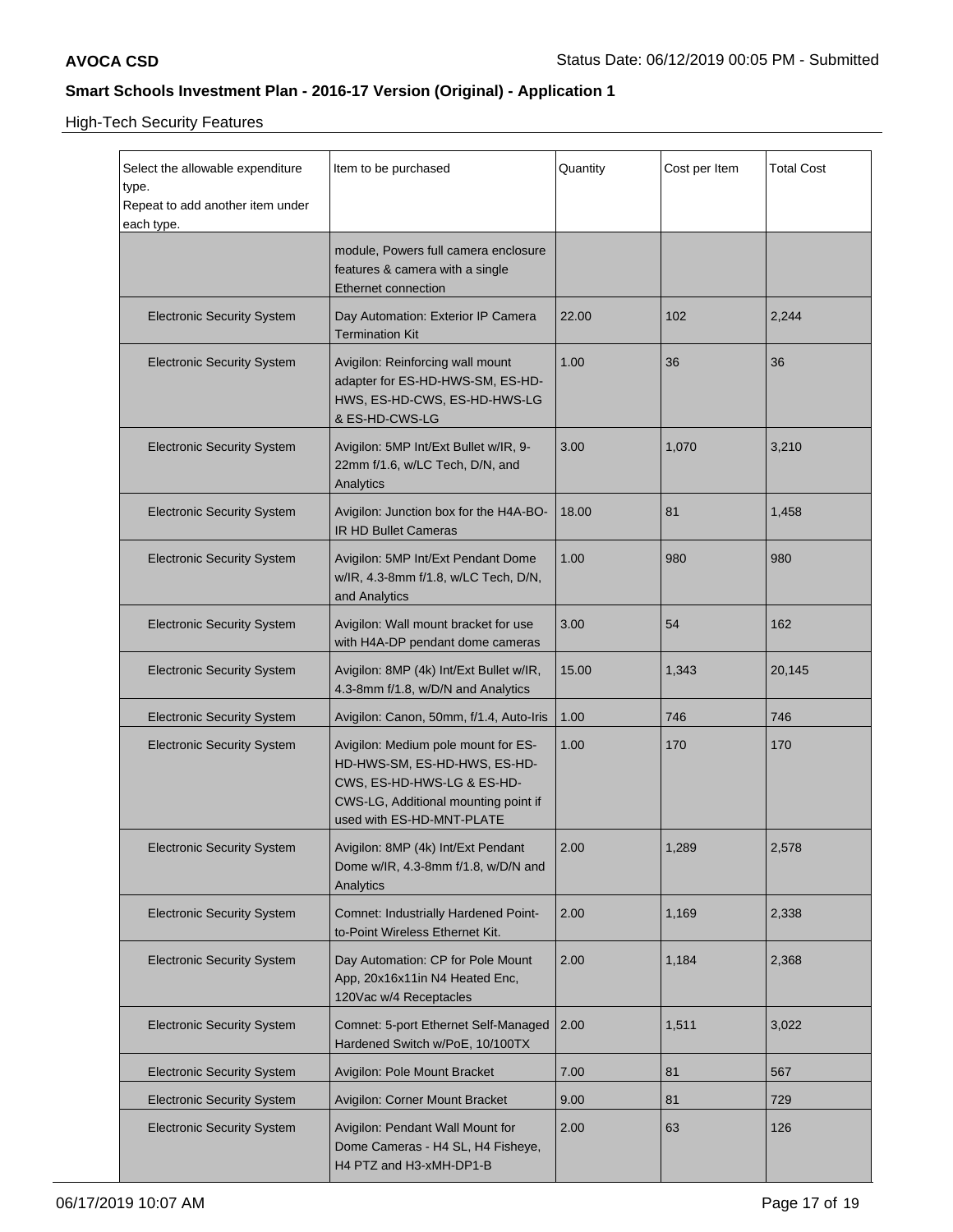High-Tech Security Features

| Select the allowable expenditure<br>type.<br>Repeat to add another item under<br>each type. | Item to be purchased                                                                    | Quantity | Cost per Item | Total Cost |
|---------------------------------------------------------------------------------------------|-----------------------------------------------------------------------------------------|----------|---------------|------------|
| <b>Other Costs</b>                                                                          | <b>Professional Services for</b><br>Engineering/Programming/Proj<br>Management/Checkout | 1.00     | 32.195        | 32,195     |
| <b>Electronic Security System</b>                                                           | <b>Subcontractor for Electronic Security</b><br>Installation                            | 1.00     | 145,825       | 145,825    |